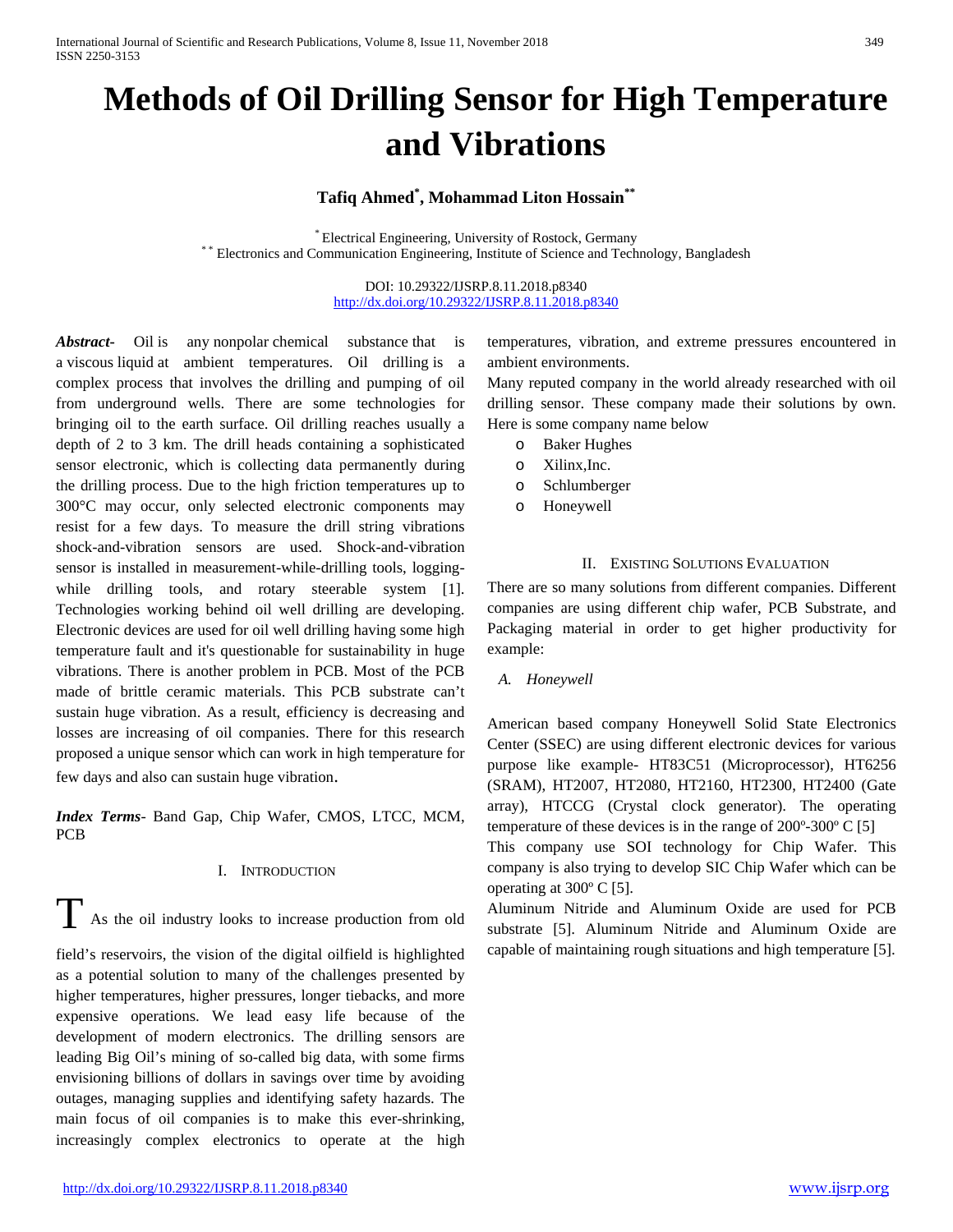International Journal of Scientific and Research Publications, Volume 8, Issue 11, November 2018 350 ISSN 2250-3153



Figure 1: SOI vs Bulk technology cross section [5]

For packaging this company uses a plastic housing [5]. The housing is cheap and can be mass produced. Investigated in this paper, Honeywell uses high temperature solder, Au88Ge12, industry name Indalloy IND.183 [5]. This solder is capable of working at around 300°C [6].

## *B. Xilinx,Inc.*

Another popular American electronics company Xilinx manufactures sensors for oil wells technology. The chip used in oil drilling is known as XA6SLX45 which can operate in high temperature about 175º C [7]. This company is using wafer chip made of GaN or SiC [7]. GaN is used for its technological maturity though it is expensive in cost. On the other hand, the conductivity of SiC has better than other available semiconductors. Xilinx is using FR4 advance version popularly known as NELCO for PCB substrate which is also designed for high layer count PCB and high-speed digital applications [7]. NELCO is using for its extraordinary attribution such as- Pb (lead) free assemblies, high-speed low loss PCB, fine-line high layer PCBs, backplanes, communications and networking, manifold mounting and packaging etc [8].

For packaging technology, Ball Grid Array plastic package is mostly used [9]. BGA has numerous advantages, for instance, high density which means many hundreds of pin can be installed has lower thermal resistance between package and PCB, and due to low inductance leads signal are not distorted in high-speed electronic circuit [9].

Because of environmental concerns Pb-free soldering materials are the first and foremost for the industries. Pb is mixed with other solder material such as TIN(Sn). For the mechanical, electrical and thermal properties a viable solder material is used by Xilinx which is SnAgCu (96.5 Sn–3 Ag–0.5 Cu) with dispersion hardening technology. This technology has higher creep resistance and higher temperature sustainability [9].

## *C. Baker Hughes*

One of the most respected producers of oil drilling sensors called Baker Hugher, have taken a direct approach to the problem



Figure 2: Packaging for XA6SLX45 [7]

which is they have wanted to substitute and use solutions which are currently available in the market hence easy to integrate.

An important solution advised by the Engineers of Journal of Petroleum Technology (JPT) designed the sensors which can operate at the temperature of 180º C. Si is used as a chip wafer with SOI technology like Honeywell SSEC. Unlike Honeywell, for PCB substrate JPT Electronics is using LTCC (Low Temperature Co-fired Ceramic) as LTCC has good thermal conductivity [11].



Figure 3: Baker Hughes chip [10]

As we know Pb(lead) is unfriendly for environment. So, for soldering material with solid solution hardening technology JPT Electronics company uses PbSn [11]. For strengthening the pure material solid solution hardening alloy is used. This company is also using Pb-free soldering material Sn96Ag04 which is environment Friendly [11].

Baker Hugher is using Multichip Module (MCM) for housing which is generally an assembly contains a multiple number of chips and integrated circuit. MCM is also called hybrid integrated circuit [11].

#### III. EVALUATION & DISCUSSION OF PROBABLE SOLUTION

## *A. Chip Wafer*

The main foundation of circuit is chip wafer. It is necessary to focus on band gap energy of the semiconductor materials and effect of intrinsic carrier concentration due to temperature when choosing materials for chip wafer.

Table-1: Semiconductor materials properties [12,13,14,15].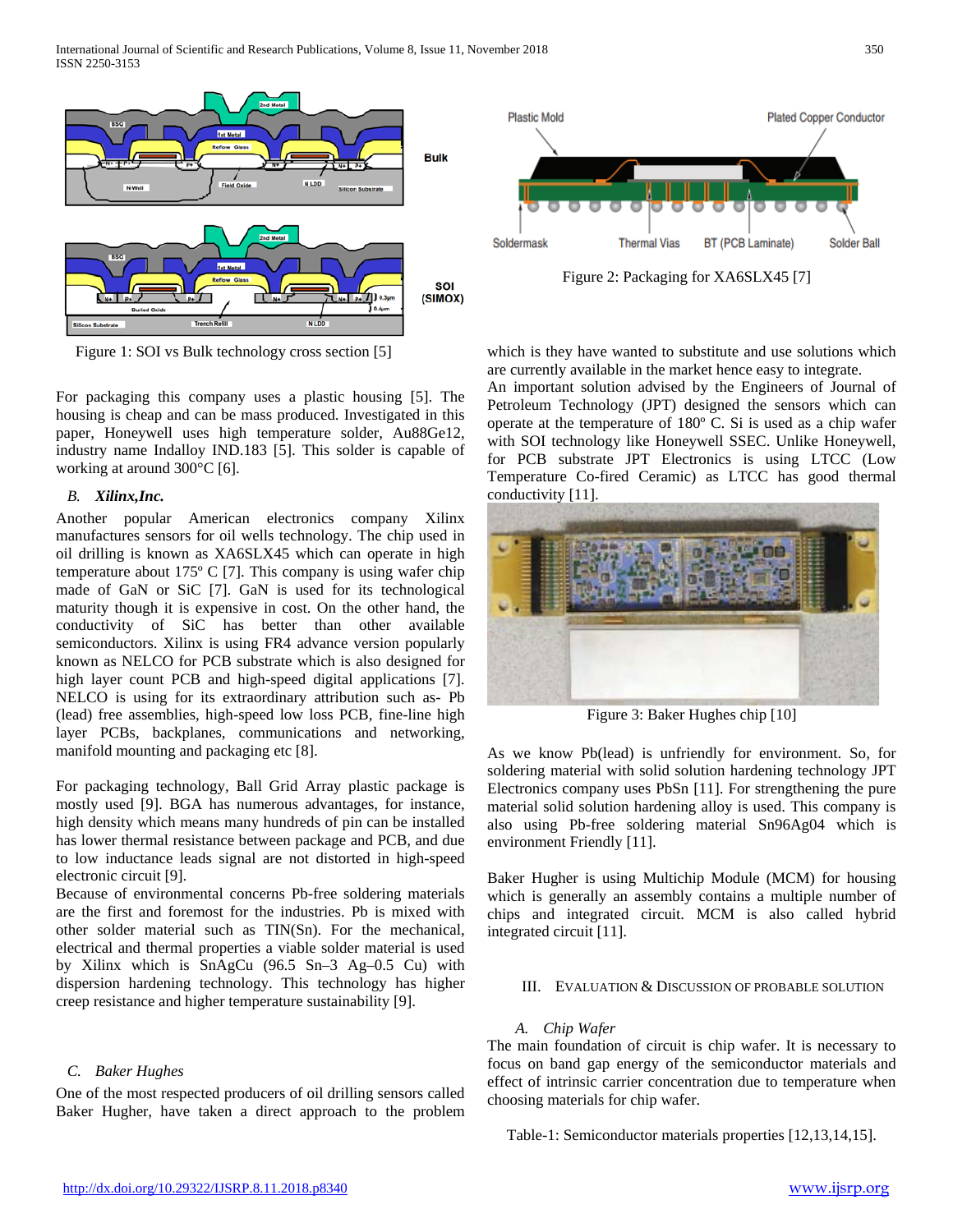| Materials | Band       | Operating                  | Density            | Density at      |
|-----------|------------|----------------------------|--------------------|-----------------|
|           | Gap        | Temperature/ ${}^{\circ}C$ | at                 | Conduction      |
|           | $(E_g)/eV$ |                            | Valence            | band            |
|           |            |                            | band               | $(N_v)/cm^{-3}$ |
|           |            |                            | $(N_v)/cm^-$       | $x10^{19}$      |
|           |            |                            | $3 \times 10^{19}$ |                 |
|           |            |                            |                    |                 |
| Si        | 1.08       | 150                        | 1.04               | 2.89            |
| Ge        | 0.66       | 75                         | 0.6                | 1.04            |
| GaAs      | 1.42       | 350                        | 0.7                | 0.05            |
| 6H-SiC    | 3.03       | >600                       | 2.9                | 8.5             |
| GaN       | 3.45       | 700                        | 4.6                | 0.23            |

### *B. Band Gap*

First step is to consider band gap. Proposed system needs higher band gap energy and also higher conduction band. 6H-SiC is the best option for that. Those materials which have higher band gap and higher conduction band are suitable at room temperature. With the increase in temperature the band energy gap reduces. When the property is reduced it compromises electrical conductivity. The higher band gap is suitable for operating the sensor at a higher temperature [12]. If the band gap is too high then the material will not work at normal temperature. Now the most important thing is material should not choose only looking at high temperature operating point but also long temperature range [13]. Then this material will be efficient for the system.

### *C. Intrinsic Carrier Concentration*

Second step is understanding the intrinsic carrier concentration of the semiconductor materials. The intrinsic carrier concentration is the number of electrons in the conduction band or the number of holes in the valence band in intrinsic material. This number of carriers depends on the band gap of the material and on the temperature of the material. The equation is −Eg

$$
n = N_c N_v e^{(\frac{-\epsilon}{KT})} \dots \dots \dots \dots (1)
$$

Equation (1) shows effective density of states at valence and conduction band. Changing of temperature, causes the value of density change. For this, electrons travel from one electron band to another due to the gain of kinetic energy provided by the heat. In graph there is a relationship between normalized temperature and intrinsic carrier concentration. Lower the gradient of material the greater stability at high temperature.



Figure 4: Different semiconductors Intrinsic Carrier Density Vs. Temperature [17].

### *D. Identifying Best Semiconductor*

Studying all types of semiconductor materials, proposed system can eliminate all semiconductor materials except GaN and 6H-SiC. It is possible to choose both GaN or 6H-SiC for chip wafer but 6H-SiC is the best choice. It has good stability at high temperature compared to GaN. 6H-SiC has huge operating temperature range. Adding to that the assembly technology maturity of SiC is better [16]. So 6H-SiC is the final choice for chip wafer in this proposed system.



Figure 5: Different semiconductors Intrinsic Carrier Density Vs.

# Temperature [17].

## *E. PCB Substrate Material*

Another important part of packaging is PCB substrate. Before shorting out PCB substrate material it is very important to focus on: Substrate temperature resistivity, Shock and vibration absorb capability.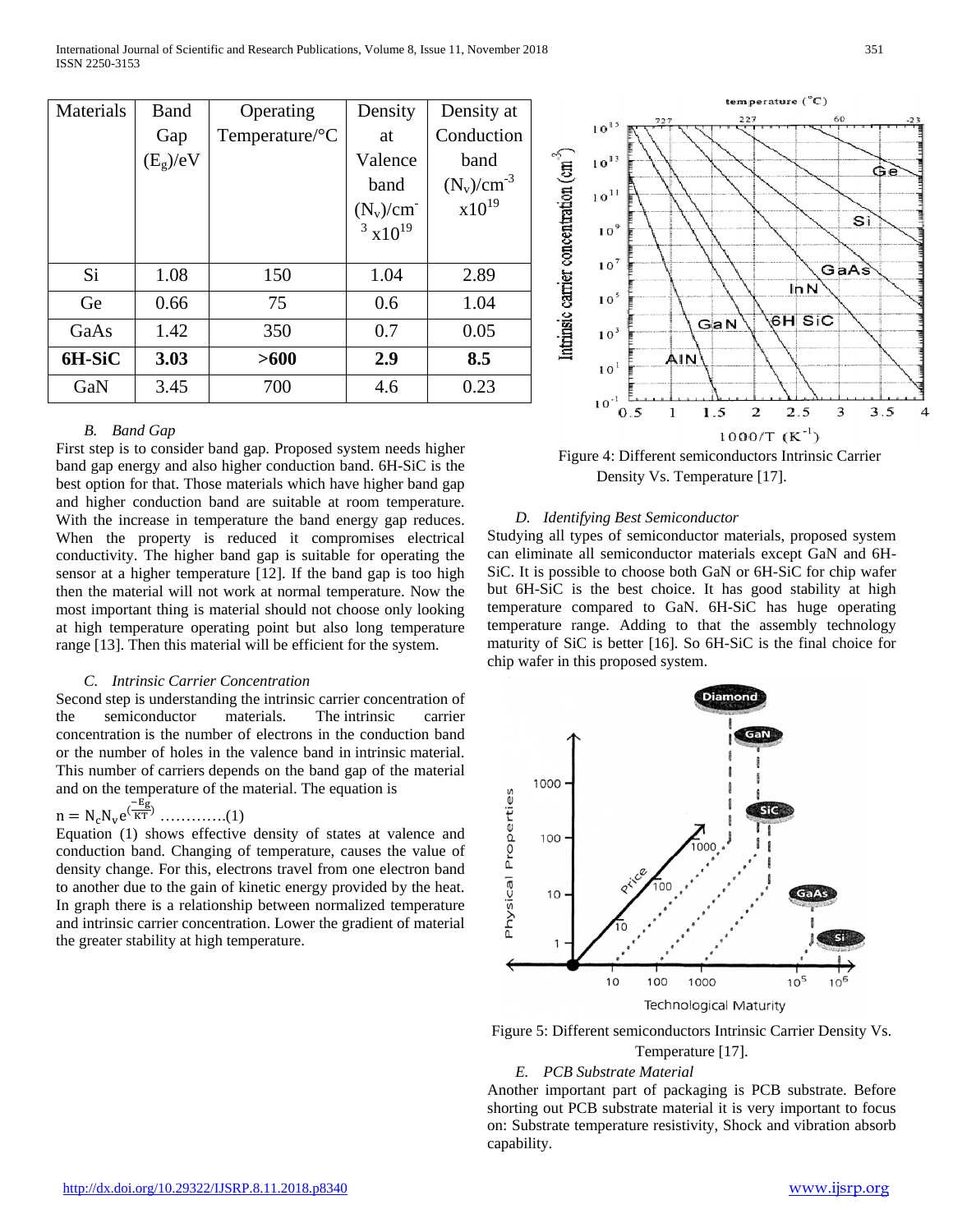## a. Direct Bonded Coper Substrate (DBC)

DBC means Direct Bonded Copper and denotes a process in which [copper](https://metallized-ceramic.ready-online.com/wiki/copper-thermal.html) and a ceramic material are directly bonded. Normally, DBC has two layers of [copper](https://metallized-ceramic.ready-online.com/wiki/copper-thermal.html) that are directly bonded onto an aluminum-oxide (Al2O3) or aluminum-nitride (AlN) ceramic base. The DBC process yields a super-thin base and eliminates the need for the thick, heavy copper bases that were used prior to this process. Because power modules with DBC bases have fewer layers, they have much lower [thermal](https://metallized-ceramic.ready-online.com/wiki/copper-thermal.html) resistance values [19].



Figure 6: DBC process flow [19]

Properties of DBC ceramic substrates:

- Good mechanical strength; mechanically stable shape, good adhesion and corrosion resistant [19].
- Excellent electrical insulation [19].
- Superb [thermal](https://metallized-ceramic.ready-online.com/wiki/copper-thermal.html) cycling stability [19].
- The [thermal](https://metallized-ceramic.ready-online.com/wiki/copper-thermal.html) expansion coefficient is close to that of silicon, so no interface layers are required [19].
- Good heat spreading [19].

|  | Table-2: Comparison among DBC, LTCC and MCPCB [19] |  |  |
|--|----------------------------------------------------|--|--|

| <b>PCB</b> substrate      | <b>DBC</b>   | <b>LTCC</b> | <b>MCPCB</b> |
|---------------------------|--------------|-------------|--------------|
| types                     |              |             |              |
| Pull Strength             | >120         | >50         | >50          |
| $(Kg/cm^3)$               |              |             |              |
| Meterial                  | 99.99%       | $Ag+SiO2$   | 99.99%       |
|                           | Cu           |             | Cu           |
| Thickness (mm)            | $0.01 - 1.6$ | 0.01        | $0.01 - 1.5$ |
| $Current(A)$ (1mm         | 10(0.3)      | 0.3         | 10(0.3)      |
| Width)                    | mm           | $(0.01$ mm  | mm           |
|                           | thickness)   | thickness)  | thickness)   |
| Dielectric                | >14          | >14         | $\leq 5$     |
| Strength(KV/mm)           |              |             |              |
| Reliability               | >500         | $<$ 200     | $<$ 200      |
|                           | cycles       | cycles      | cycles       |
| Maximum                   | 850          | $<$ 500     | $<$ 300      |
| Temperature $(^{\circ}C)$ |              |             |              |

From the Table-2 it can easily find out the best one. For DBC the temperature is higher than others, Reliability is high compares to others and finally the strength is also very high comparison to LTCC and MCPCB.

## b. Mechanical Protection

Though DBC is the best for PCB substrate but I also like to add some additional protection which is called mechanical protection for shock and vibration. Vibration may also cause mechanical failure in the housing itself. This is equally undesirable; a loosened screw, pin, or clip can lead to cascading failures that damage and even destroy the system. Elastomers and thermoplastic mounts can effectively reduce the likelihood of such an event by dampening these instead of transmitting the vibrations [20]. As insulation material, mineral wool (stone) can be used which can survive at the temperature up to 750º C [21].

# IV. PACKAGING AND JOINING TECHNOLOGY

## *A. Packaging (Housing)*

Electrical packaging refers to the packaging of the integrated circuit chips. Packaging is an outer body of the circuit which protects the circuit. During drilling high reliability is very important and this reliability mostly depends on packaging. It is needed to keep in mind that components must be survived in rough weather. In market widely use packaging system is ceramic based packaging system. But ceramic can't tolerate huge vibration which is the major challenge for packaging. To face this challenge the option is alternative material. Metallization, wire bonding, smoothing interfaces and housing belongs to packaging. For drilling given temperature is 300º C. For this temperature wire bonding and metallization is not going to affected. For handle vibrations and operate under high temperature the main focus is choosing housing material. Aluminum (Al) can be the better choice for the encapsulating. It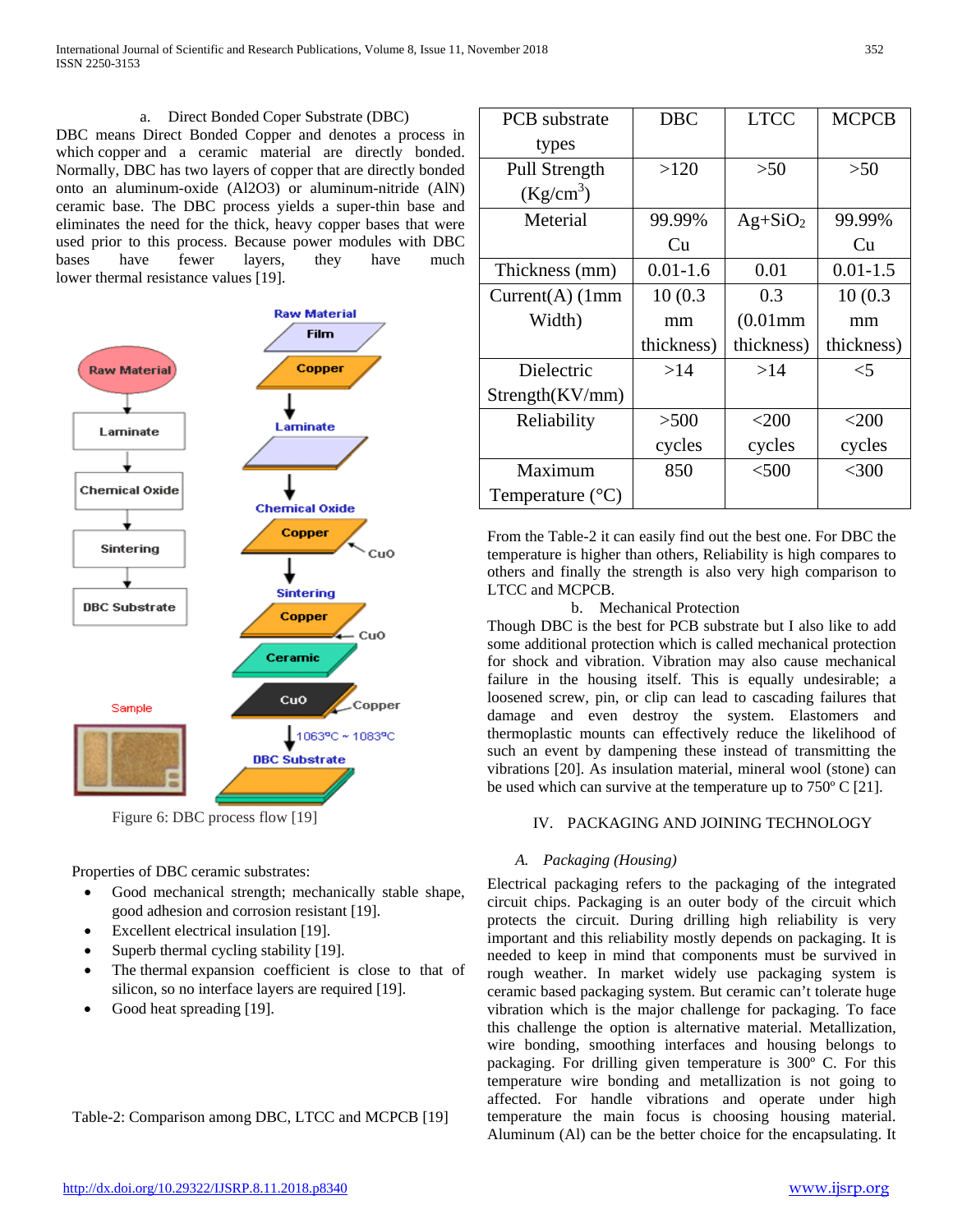is necessary to identify operating temperature of materials. From the equation of homologous temperature, it can be easy to find out the operating temperature. The equation is





$$
T_H = \frac{T}{T_{melt}}
$$

Here, TH= Homologous temperature T= operating temperature Tmelt= Melting temperature

All metals have TH around 0.3-0.5 [22]. From the above equation I find out the operating temperature of Aluminum which is 330° C which is suitable to face the challenge of high temperature. The thermal expansion of Aluminum is larger comparing to the other metal. The coefficient of thermal expansion of Al is 25.2 μm/m-°C [23]. It is also corrosion Resist metal. Aluminum is not brittle. Aluminum is lighter in weight compare to other material. So, considering all these strong side of Aluminum my choice is to use Aluminum instead of ceramic.

## *B. Joining Technology*

Soldering is the main concern of Joining technology. Mostly used solder alloy in high temperature is Pb-Sn. Melting point of Pb-Sn depends on the percentage of Pb and Sn of it's combination. When the percentage of Pb is 95% and Sn is 5% normally the melting point of Pb-Sn is greater than 330º C [24].



But for oil drilling sensor, Pb-Sn might be used with solid solution hardening technology which improves the strength of the pure metal.

We all know that Pb is not environment friendly that is why we can also use Au-Sn. Though Au-Sn is expensive might be used for joining technique.



Figure 9: Solder alloy Au-Sn High melting point [26]. Au-Ge and Au-Si might be the solution though these are expensive solder alloy which can perform at 300º C for 20 days. To increase strengthen of the material solid solution hardening technique can be used [27].

## V. COMPARISON BETWEEN EXISTING SOLUTION AND SUGGESTING SOLUTION

Oil Company using their own solution to find out high temperature electronics fault and the effect of vibrations. It is clear that the existing solutions are well researched and successfully applied for oil drilling. The suggesting solution is theoretical analysis of some problems and solution is also theoretical. Comparison between the both can only possible in theoretical way. Considering temperatures, existing solution given by Baker Hughes and Xilinx are not good enough. So, the only company that is Honeywell is exists.

For chip wafer, Honeywell used SOI technology and suggested solution is 6H-SiC. It is well documented that with increasing of Si wafer the quality collapse with temperature. That is why 6H-SiC is better option for chip wafer.

Honeywell uses ceramic nature for PCB substrate. The suggesting solution is also ceramic nature but Reliability of DBC is very high comparing to the others ceramic substrate. There is also used mechanical protection for Suggested solution. So, comparing both suggesting solution is better.

Housing technology, the company used plastic packaging which cannot operate at high temperature like more than 300º C. Suggesting solution is Aluminum which is used with insulation layer can be a better idea.

For joining Honeywell used AuGe as solder alloy. But the Figure 8: Solder alloy Pb-Sn High melting point [25]. For joining Honeywell used AuGe as solder alloy. But the<br>suggested solution for joining is Pb-Sn and Au-Sn. This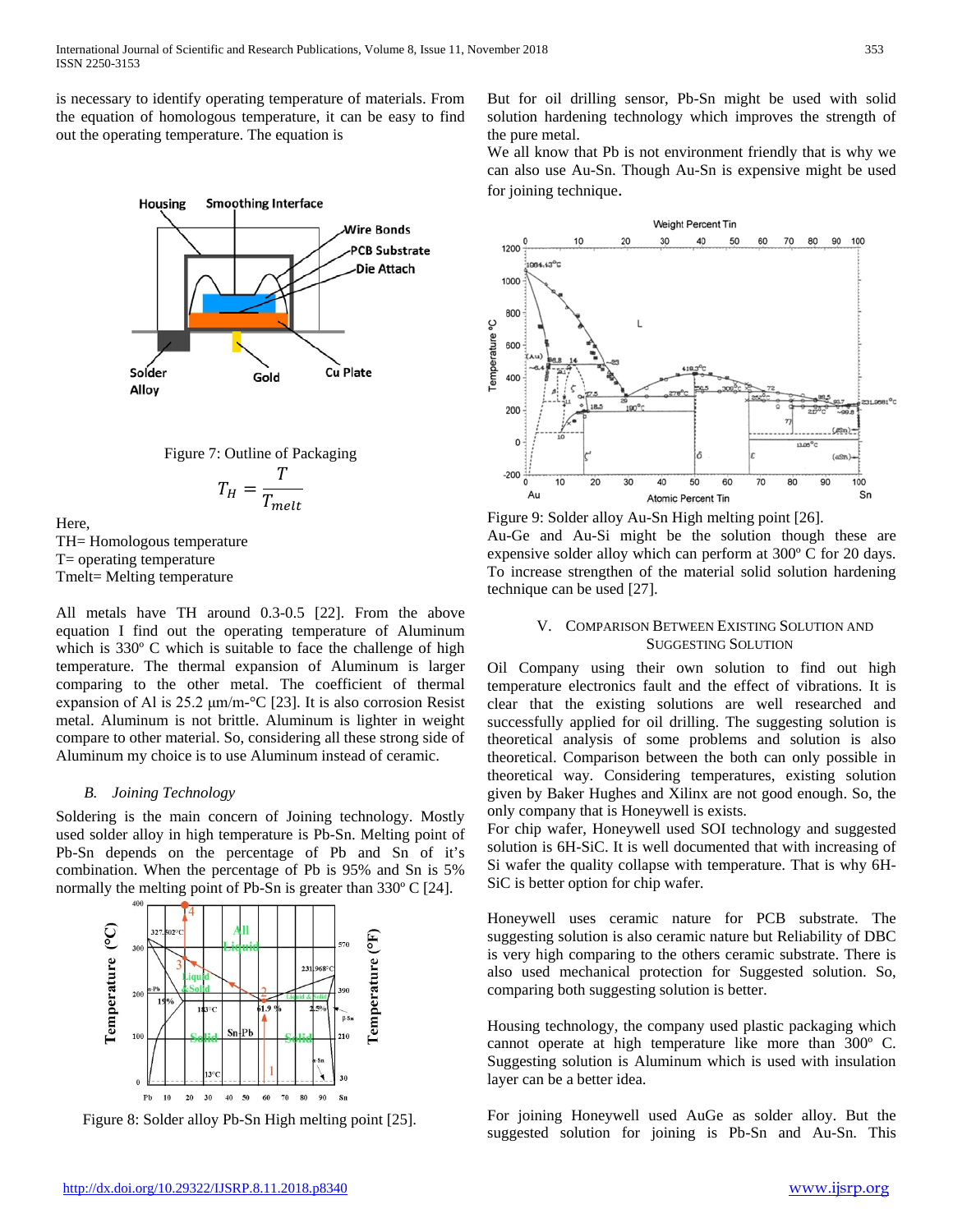soldering alloy can easily integrate with PCB. Both have hightemperature superiority.

## VI. MANAGEMENT OF COST

# Table-3: Cost management [29,30,31,32]

| Remark | Chip       | <b>PCB</b>    | Packaging  | Joining           |
|--------|------------|---------------|------------|-------------------|
|        | wafer      | Substrate     |            |                   |
| Name   | $6H -$     | <b>Direct</b> | Aluminum   | Pb-Sn<br>a)       |
|        | <b>SiC</b> | <b>Bonded</b> |            | $Au-Sn$<br>b)     |
|        |            | Copper        |            |                   |
|        |            | (DBC)         |            |                   |
| Price  | $$10-$     | $$0.5-8$      | \$2000-    | a) $$2-2.7/$ Roll |
| per    | 1000       | [29]          | 4200 /     | [31]              |
| Unit   | $[28]$     |               | Metric ton | b) \$125/ Piece   |
|        |            |               | [30]       | $\left[32\right]$ |

# VII. CONCLUSION

Oil Company always trying to find out stable and efficient solutions to overcome all drawbacks. They redesign the electronic assembly so that the system can be stable for a limited time but it is not easy to find a stable solution against high temperature and high vibration. This research is trying to find out some probable solutions, only analyzing these problems theoretically. This research tried to find out something new and stable solutions which are not used in market. Before using these solutions multiple and proper experiments are needed.

#### **APPENDIX**

Appendixes, if needed, appear before the acknowledgment.

#### ACKNOWLEDGMENT

At first all thanks goes to almighty creator who gives me the opportunity, patients and energy to complete this study. I would like to give thanks to Prof. Dr Mathias Nowottnick. I have found always immense support from them to keep my work on the right way. His door was always open for me, when I have got myself in trouble. Finally, I must express my very profound gratefulness to my parents for providing me with constant support and encouragement during my years of study and through the process of analyzing and writing this paper. This accomplishment would not have been possible without them. Thank you

#### **REFERENCES**

[1] Bowler, A., Harmer, R., Logesparan, L., Sugiura, J., Jeffryes, B. and Ignova, M. (2016).

Continuous High-Frequency Measurements of the Drilling Process Provide New Insights Into Drilling-System Response and Transitions Between Vibration Modes. SPE Drilling & Completion, 31(02), pp.106-118.

| [2] R.Lowther, W.Morris, D. Gifford, D.Duff, R. Fuller, J.Salzman. Latchup                                                                                                                                                                                    |
|---------------------------------------------------------------------------------------------------------------------------------------------------------------------------------------------------------------------------------------------------------------|
| Immunity Temperature Bulk CMOS Device. Available at:                                                                                                                                                                                                          |
| https://www.voragotech.com/sites/default/files/whitepapers/110715_HiTEN                                                                                                                                                                                       |
| Paperfinal_watermark%26addTI.pdf                                                                                                                                                                                                                              |
| [3] PCB materials. Available at: https://www.pcbcart.com/pcb-                                                                                                                                                                                                 |
| capability/pcb-materials.html                                                                                                                                                                                                                                 |
| [4] Exploration & Production. (2013). Downhole electronics: How hot can                                                                                                                                                                                       |
| you go?. [online] Available at: http://www.epmag.com/downhole-                                                                                                                                                                                                |
| electronics-how-hot-can-you-go-708311 [Accessed 22 Jul. 2018].                                                                                                                                                                                                |
| [5] G oetz, J. (1998, October), High Temperature Electronics for Sensor                                                                                                                                                                                       |
| Interface and Data Acquisition. Expo(pp.1-23)                                                                                                                                                                                                                 |
| [6] Chidambaram, V., Yeung, H. B., & Shan, G. (2012). Reliability of Au-                                                                                                                                                                                      |
| Ge and Au-Si eutectic solder alloys for high-temperature electronics. Journal                                                                                                                                                                                 |
| of electronic materials, $41(8)$ , $2107-2117$ .                                                                                                                                                                                                              |
| [7] XA Spartan-6 Automotive FPGA Family Overview. [online] Available                                                                                                                                                                                          |
| at: https://www.xilinx.com. (2012). [Accessed 22 Jul. 2018].                                                                                                                                                                                                  |
| [8] Parkelectro.com. (2010). Nelco FR4 Epoxy Electronic Materials. [online]                                                                                                                                                                                   |
| $11.11 \t11.11 \t11.11 \t12.11 \t13.11 \t14.11 \t15.11 \t16.11 \t17.11 \t18.11 \t19.11 \t19.11 \t19.11 \t11.11 \t11.11 \t11.11 \t11.11 \t11.11 \t11.11 \t11.11 \t11.11 \t11.11 \t11.11 \t11.11 \t11.11 \t11.11 \t11.11 \t11.11 \t11.11 \t11.11 \t11.11 \t11.$ |

Available at: http://www.fastturnpcbs.com/upfile/2014102214381244.pdf [9] En.wikipedia.org. (2017). Ball grid array. [online] Available at: https://en.wikipedia.org/wiki/Ball\_grid\_array#Advantages [Accessed 22 Jul. 2018].

[10]Beckwith, R. (2013). Downhole electronic components: Achieving performance reliability.Journal of Petroleum Technology,65(08), 42-57. [11] Beckwith, R. (2013). Downhole electronic components: Achieving performance reliability. Journal of Petroleum Technology, 65(08), 42-57. [12] Temperature dependence of the energy bandgap.ecee. colorado. edu. Van Zeghbroeck, B. J. (1996).

[13] Solid state electronic devices. Prentice-Hall. Streetman, B. G., & Banerjee, S. K. (2005).

[14] Werner, M. R., & Fahrner, W. R. (2001). Review on materials, microsensors, systems and devices for high-temperature and harsh-environment applications.IEEE Transactions on Industrial Electronics,48(2), 249-257. [15] Shenai, K., Scott, R. S., & Baliga, B. J. (1989). Optimum semiconductors for

high-power electronics.IEEE transactions on Electron Devices,36(9), 1811-1823.

[16] Choyke, W. J., Adlerstein, M. G., Cuomo, J. J., Foyt, J. A. G., Hu, E. L., Kimerling, L. C., ... & Turlik, I. (1995). Materials for High-Temperature Semiconductor Devices.

[17] Kemerley, R. T., Wallace, H. B., & Yoder, M. N. (2002). Impact of wide bandgap microwave devices on DoD systems. Proceedings of the IEEE,90(6), 1059-1064.

[18] Semiconductors for High Temperature Electronics", in HITEN. [19] Better thermal management and smaller footprient in thin film, thick film design. Available at: <https://metallized-ceramic.ready-online.com/dbc.html> [20] David Askew, Mouser Electronics. Vibration Protection of Electronic Components in Harsh Environments. Available at:

<https://eu.mouser.com/applications/harsh-environment-vibration-protection/> [21[\] Competition Commission Alternatives to Glass Mineral Wool.](https://web.archive.org/web/20090902213111/http:/www.competition-commission.org.uk/inquiries/completed/2004/superglass/glass_wool_report.pdf) Available at: [https://web.archive.org/web/20090902213111/http://www.competition-](https://web.archive.org/web/20090902213111/http:/www.competition-commission.org.uk/inquiries/completed/2004/superglass/glass_wool_report.pdf)

[commission.org.uk/inquiries/completed/2004/superglass/glass\\_wool\\_report.pdf](https://web.archive.org/web/20090902213111/http:/www.competition-commission.org.uk/inquiries/completed/2004/superglass/glass_wool_report.pdf) [22] Gibeling, J. C. (2000). Creep Deformation of Metals, Polymers, Ceramics, and Composites.ASM Handbook,8.

[23] Elmer, J. W., Olson, D. L., & Matlock, D. K. (1982). Thermal expansion characteristics of stainless steel weld metal. WELDING J.,61(9), 293. [24] Solder Properties. Available at:

<http://www.rfcafe.com/references/electrical/solder.htm>

[25] The origin of magmas. Available at:

[http://www.indiana.edu/~geol105/images/gaia\\_chapter\\_5/origin\\_of\\_magmas.htm](http://www.indiana.edu/~geol105/images/gaia_chapter_5/origin_of_magmas.htm)